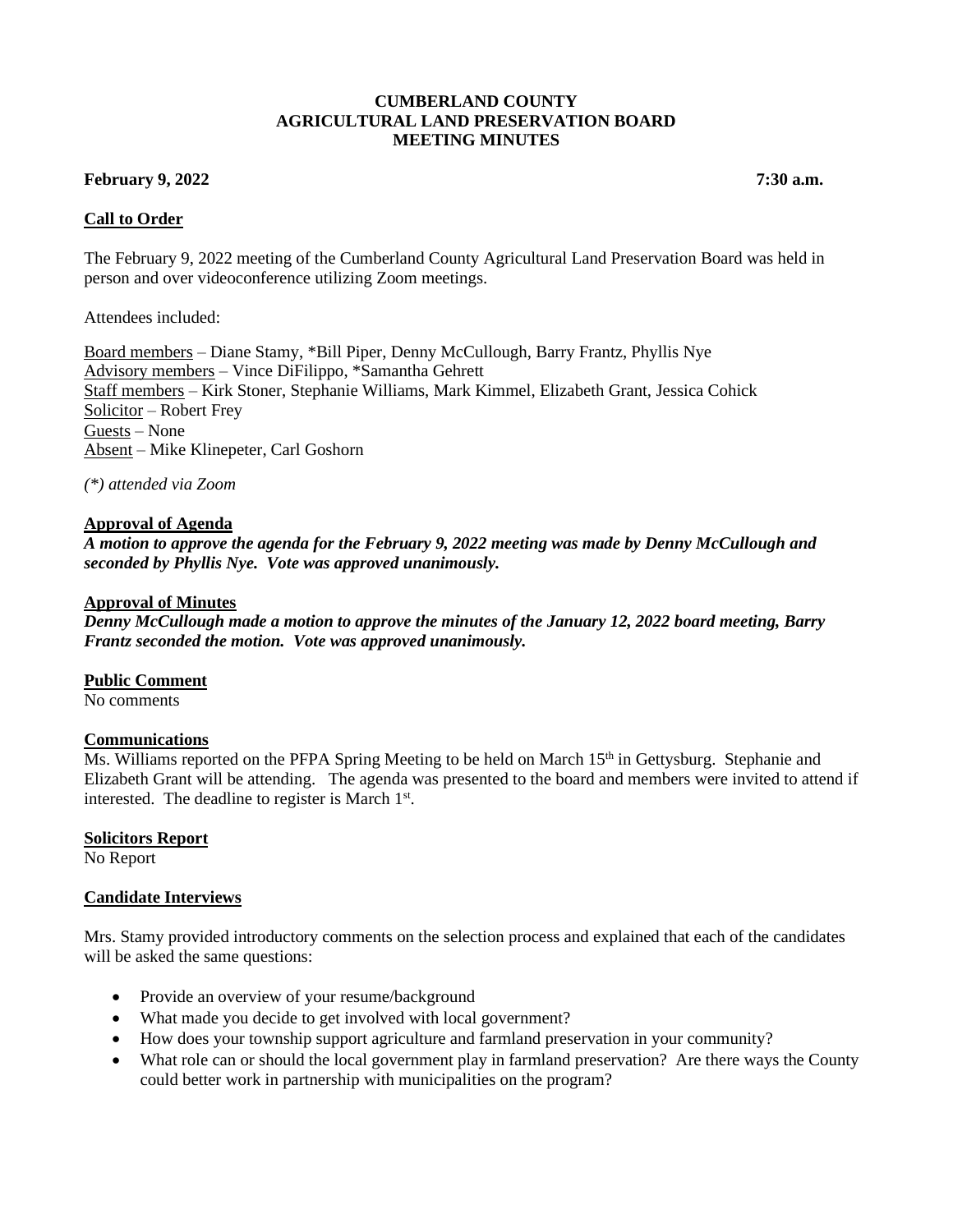Scott Mack is the Township Manager and Supervisor for Southampton Township. He worked on a dairy farm as a child, later spent time in the Army and eventually ended up working for the Township. He is a husband and father of two.

Mr. Mack is very familiar with the farmland preservation program and Southampton Township is involved in the ASA program and their comprehensive plan designates areas with the goal of preservation. The look at the farmland strategically and determine what is consistent with the future land use and zoning within the municipality. He feels that each municipality should be familiar and aware of their farmers and help educate them about the program. The partnership with the County is important and other than the ability to contribute more financially to the farmers, the process is fair. It's important to determine which farms should be preserved and which ones make more sense to allow for industrial, commercial, or residential uses.

Ron Greenway is the Township Supervisor for North Middleton Township. He was introduced to farming growing up working on farms. For years he lived out west and later married and worked on is wife's family ranch until relocating back to PA. He worked in the rehabilitation field and was owner of a physical therapy facility until he retired in 2011. He and his wife spent time on a 2-year mission in Indonesia where they worked with a lot of farmers during those years. He's been a resident in North Middleton Township since the 80's and raised his family there. He has served on his church's board and once that term ended, he moved into the municipal role.

Mr. Greenway got involved with the township to stay busy and continue to contribute to the community. He is interested in being more involved in the agricultural programs. North Middleton has a significant portion in the northern part of the municipality that is agricultural, and their goal is to continue to support preservation and educate their farmers about their options. The industrial side of things can be very hard to pass up with their offers and he would like to see farmers have more incentives to preserve.

Robert Kole is the Township Supervisor for Dickinson Township. He is serving his first term as an elected township official. He's always had interest in politics to a certain extent and wanted to start getting involved when he had some concerns within his township. The previous supervisor was not running for re-election, so he felt it was time to get involved. He's lived in Cumberland County since the 80's but grew up in central New Jersey in a rural area.

Mr. Kole is interested in getting involved and learning more about the programs available. The involvement with the township is still new to him and he is still learning the details and processes for Dickinson with the farmland preservation program, zoning and comprehensive plan. He likes the idea that the board consists of a mix of lifestyles and inputs towards each farm that comes across the table. Being new to the position, he is impressed with the relationship that municipalities and county have the open lines of communication which is important. The goal for his position is to represent the municipalities and to promote within his own township as well to educate farmers and promote farmland preservation. There is also an interest to get municipalities involved financially with a form of match program as incentive.

Following the question and answer period, the board members went around the table and gave their thoughts on each candidate. There was consensus that all three brought a lot of enthusiasm to the table and interest in being involved and learning more about the programs. Scott Mack had the most municipal level experience as well as farming background. Southampton also has a large portion of plain sect that is an opportunity to educate and expand preservation within their community. Discussion of which township has the most farmland available as well as which comprehensive plans designate farmland for preservation. Southampton and Dickinson both have a lot of acreage in the program. The Board would like to involve more township officials in the program in addition to the elected representative.

# *A motion to nominate Scott Mack with Southampton Township as the Township Representative was made by Denny McCullough and seconded by Bill Piper. Vote was approved unanimously.*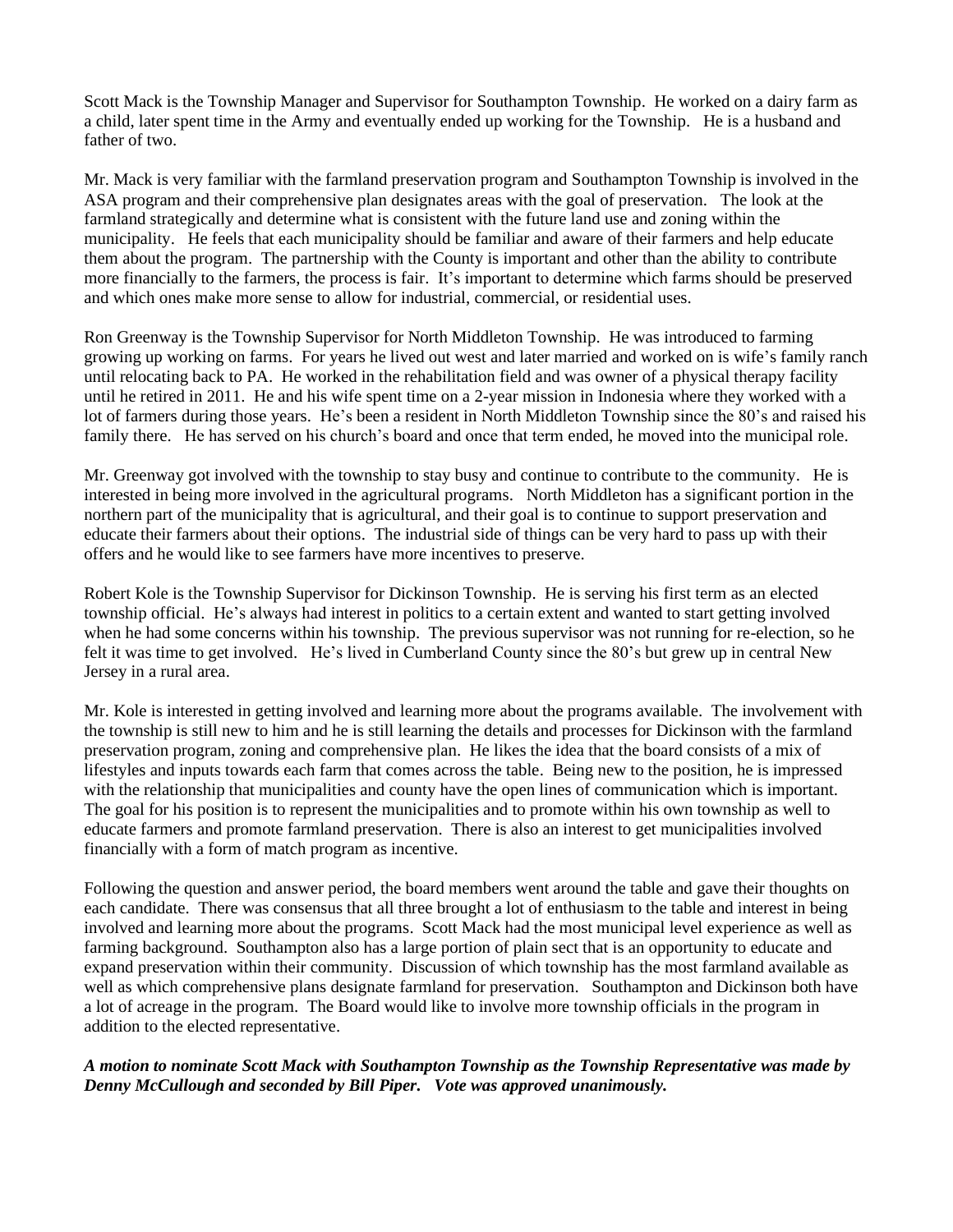# **Unfinished Business**

## **PA Ag Discovery Center**

Kirk Stoner gave an update on the proposal submitted by CAEDC. A meeting was requested with PA Dairyman's Association to discuss our letter of interest. Reported they liked the site we have proposed which is county owned property off Army Heritage Road and is adjacent to a preserved farm. The next step will be to determine funding for the feasibility study. CAEDC was advised that the group will choose a county first and then the study will be done.

# **Update on 2020-2021 Farms**

Ms. Williams provided the following highlights from the 2020-2021 status update sheets:

# **2020 Round**

- There are 3 farms remaining to go to settlement
- Halteman and Martin will have settlement this week
- Nealy will have settlement in March

## **2021 Round**

- Surveys are being finalized and the next step is preparing a submission in PA Farmland for State Board approval
- There are 4 farms currently applying for Federal funding. If approved, landowners will receive a 10% bonus incentive

## **Rankin Subdivision Request**

Ms. Williams gave an update on Rankin's request which the Board reviewed previously. Mr. Rankin has provided an official plan to show what he would like to accomplish. The request is to subdivide the 120 acre farm parcel into 2 tracts; a 17 acre tract and a 103 acre tract. The 17 acre tract will be continue to be owned by Mr. Rankin. The remaining 103 acres is proposed to be conveyed to a local farmer who wishes to purchase the farmland. Mr. Rankin indicates the purpose of the subdivision is to retain the 18 acres to provide access to a shed and to create a lot to buffer and compliment his existing home.

There was general discussion on the proposal. Concerns were expressed about the future use of the 18 acre lot as well as a potential future request to subdivide for a 2-acre residential lot, including new access to that lot. Staff indicated that any future requests would be handled separately and must fall within the program criteria.

# *A motion was made by Bill Piper to accept the proposal to subdivide 17.85 acres as meeting the criteria for the program and Phyllis Nye seconded. Vote was approved 4 yes to 1 no (Denny McCullough).*

## **New Business**

**Mains Subdivision –** Informal Review for Ritner Highway and Kutz Road

Daniel Mains owns a 372-acre easement made up of 3 parcels. 2 of the 3 parcels are described as one tract/legal description. The goal is to convey one of the 2 parcels currently describes as one tract to another farmer. Once the official plat is received it will then be presented to the board for consideration.